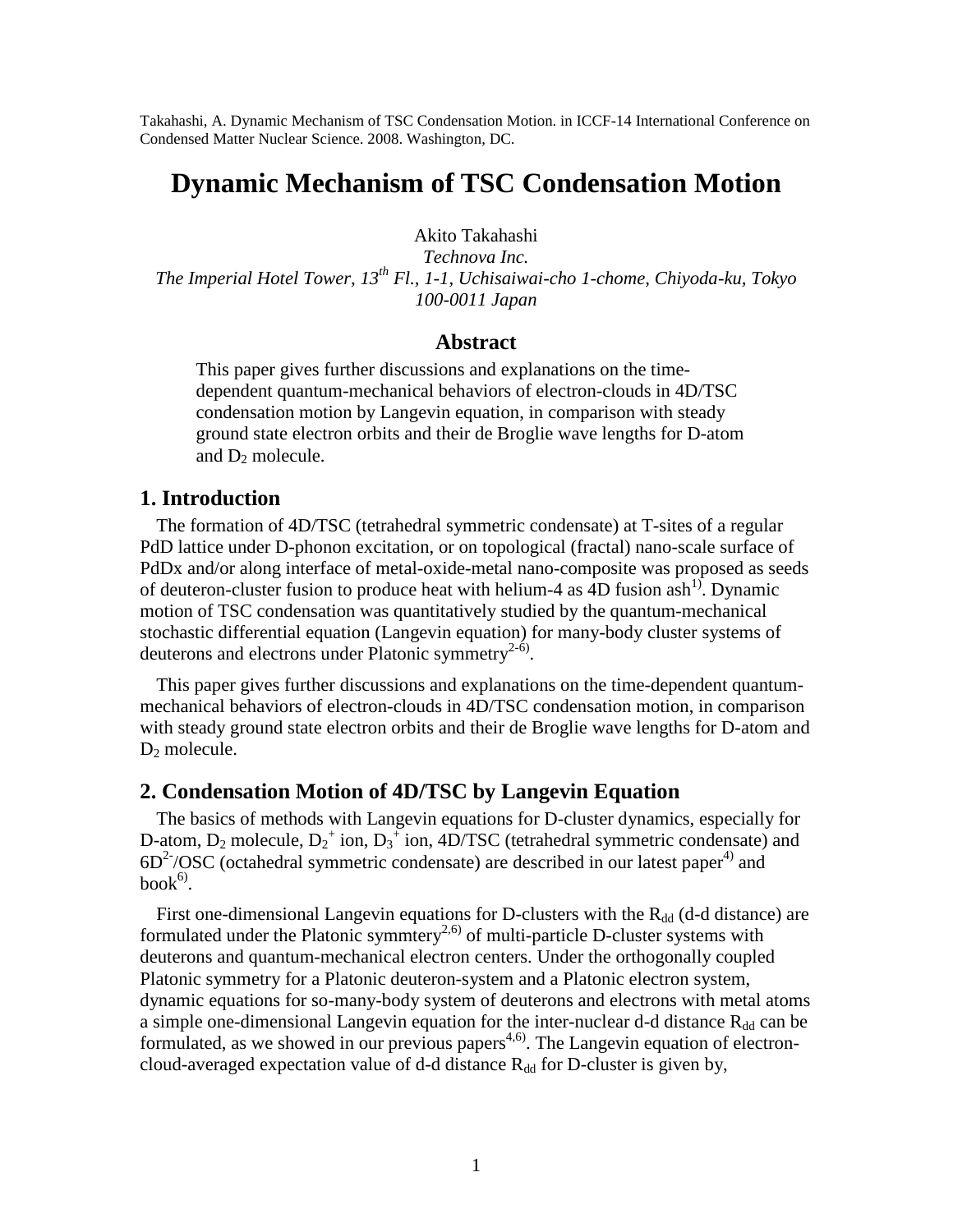$$
N_{e}m_{d}\frac{d^{2}R}{dt^{2}} = -\frac{k}{R^{2}} - N_{f}\frac{\partial V_{s}}{\partial R} + f(t)
$$
\n(1)

This is the basic Langevin equation for a Platonic symmetric D-cluster having  $N_e$  d-d edges and N<sub>f</sub> faces of "d-d-e"  $(D_2^+)$  or "d-e-d-e"  $(D_2)$  type. Here, R is the d-d distance and  $m_d$  is the deuteron mass,  $V_s$  is the d-d pair trapping potential of either "d-e-d-e"-type  $(i=2)$  or "d-d-e"-type  $(i=1)$  molecule. The first term on the right side in Eq. (1) is the total Coulomb force converted to a one-dimensional variable R, of D-cluster system, and f(t) is the fluctuation of force for which we introduce quantum mechanical fluctuation of deuteron positions under condensation motion. The quantum mechanical effect of electron clouds is incorporated with the second term of right hand side as "friction" in Langevin equation. Parameters for different D-clusters are given in Table 1.

| Cluster            | $N_e$ : Number of | K: Total             | Type of                               | $N_f$ : number of |
|--------------------|-------------------|----------------------|---------------------------------------|-------------------|
|                    | d-d edges         | Coulomb Force        | electron                              | faces             |
|                    |                   | parameter<br>(keVpm) | trapping<br>potential on a<br>surface |                   |
| $D_2$              |                   |                      | $i = 2$                               |                   |
| $D_2^+$            |                   |                      | $i=1$                                 |                   |
| $\overline{D_3}^+$ | 3                 | 6.13                 | $i=1$                                 |                   |
| 4D/TSC             | 6                 | 11.85                | $i = 2$                               |                   |
| $6D^2$ /OSC        | 12                | 29.3                 | $i=1$                                 | 24                |

Table 1: parameters of D-cluster Langevin equation

By taking QM ensemble average with d-d pair wave function, assumed as Gaussian distribution, we derived Langevin equation for 4D/TSC. By taking QM ensemble average we obtained Eq. (2) for expectation value  $\langle R_{dd} \rangle$  we obtained the time-dependent TSCcluster trapping potential<sup>3)</sup> shown in Eq. (3).

$$
6m_d \frac{d^2 \langle R_{dd} \rangle}{dt^2} = -\frac{11.85}{\langle R_{dd} \rangle^2} - 6 \frac{\partial V_s(\langle R_{dd} \rangle; m, Z)}{\partial \langle R_{dd} \rangle} + 6.6 \left\langle \frac{(R - R_{dd})^2}{R_{dd}^4} \right\rangle
$$
 (2)

$$
V_{_{tsc}}(R': R_{_{dd}}(t)) = -\frac{11.85}{R_{_{dd}}(t)} + 6V_{s}(R_{_{dd}}(t); m, Z) + 2.2\frac{|R'-R_{_{dd}}(t)|^{3}}{[R_{_{dd}}(t)]^{4}}
$$
(3)

Similar Langevin equation and trapping potential were derived for  $6D<sup>2</sup>$  ion molecule also<sup>4,6)</sup>. We compared central potential curve (at  $R' = R_{dd}$ ) in Fig. 1. The balancing to the Platonic symmetry after distortion (deviation from symmetry) works by the  $3<sup>rd</sup>$  term of Eq. (3). We found that 4D(or H)/TSC can condensate ultimately to very small charge neutral entity and has no stable or ground state. This may be the reason that we do not observe  $D_4$  molecule in nature. On the contrary, the 3D<sup>+</sup> molecule and  $6D^2$ <sup>-</sup> molecule have stable and ground states<sup>4,6)</sup>. Equation (2) was numerically solved by the Verlet method<sup>3,6)</sup>, and the result is shown in Fig. 2.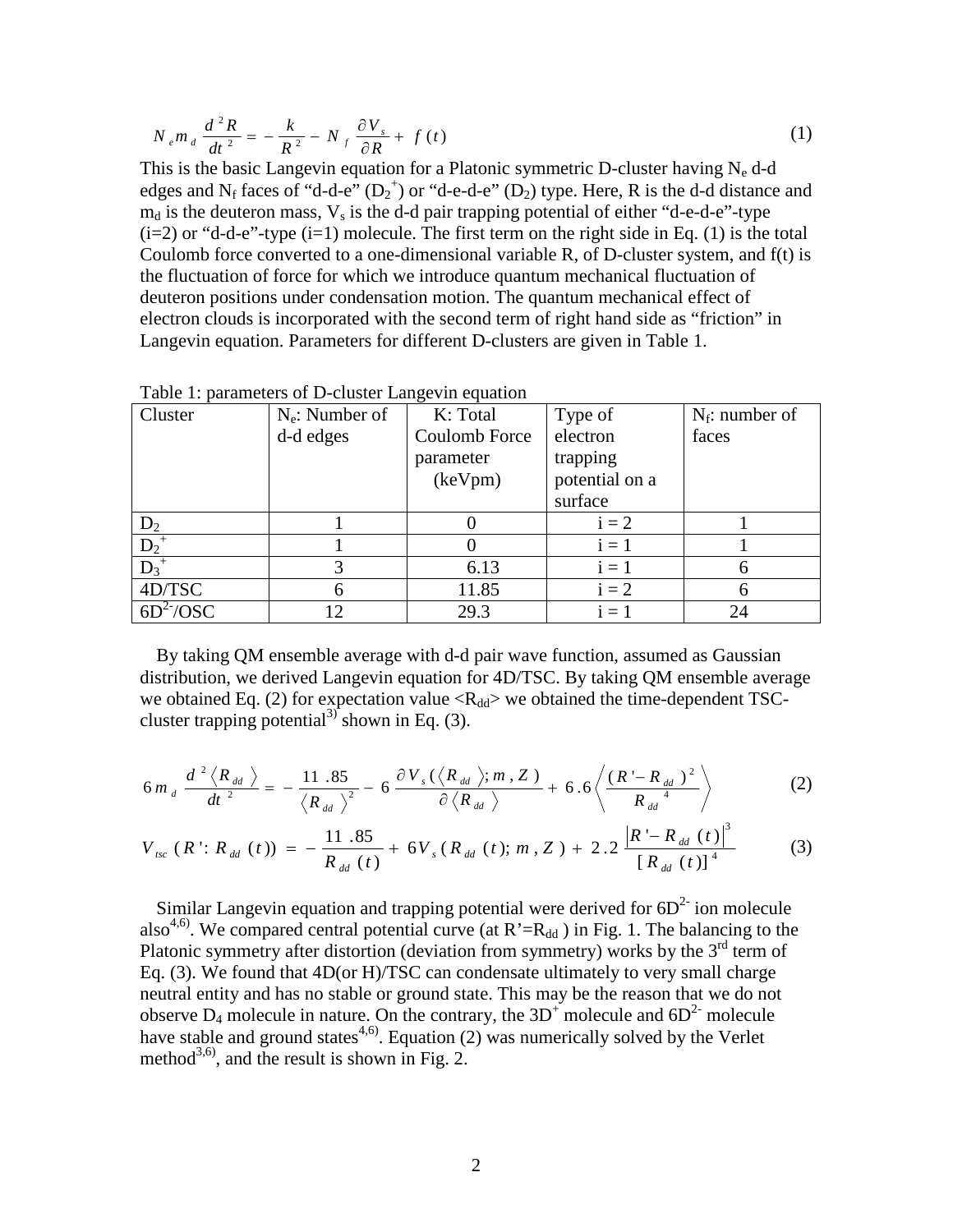Time dependent barrier penetration probabilities (as a function of  $R_{dd}$ , since we have one-to-one relation between elapsed time and  $R_{dd}(t)$ ) were calculated by the Heavy-Mass Electronic Quasi-Particle Expansion Theory (Heavy Mass EQPET, HMEQPET) method $^{3,6)}$ .



**Figure 1. Comparison of cluster trapping potential between 4D/TSC and 6D2-/OSC. TSC condenses ultimately to very small R**<sup>dd</sup> **value** (ends at R<sup><sup>dd</sup></sup>-min=about 20 fm), while OSC converges at R<sup>dd</sup>=about **40 pm (corresponding to the ground state).**

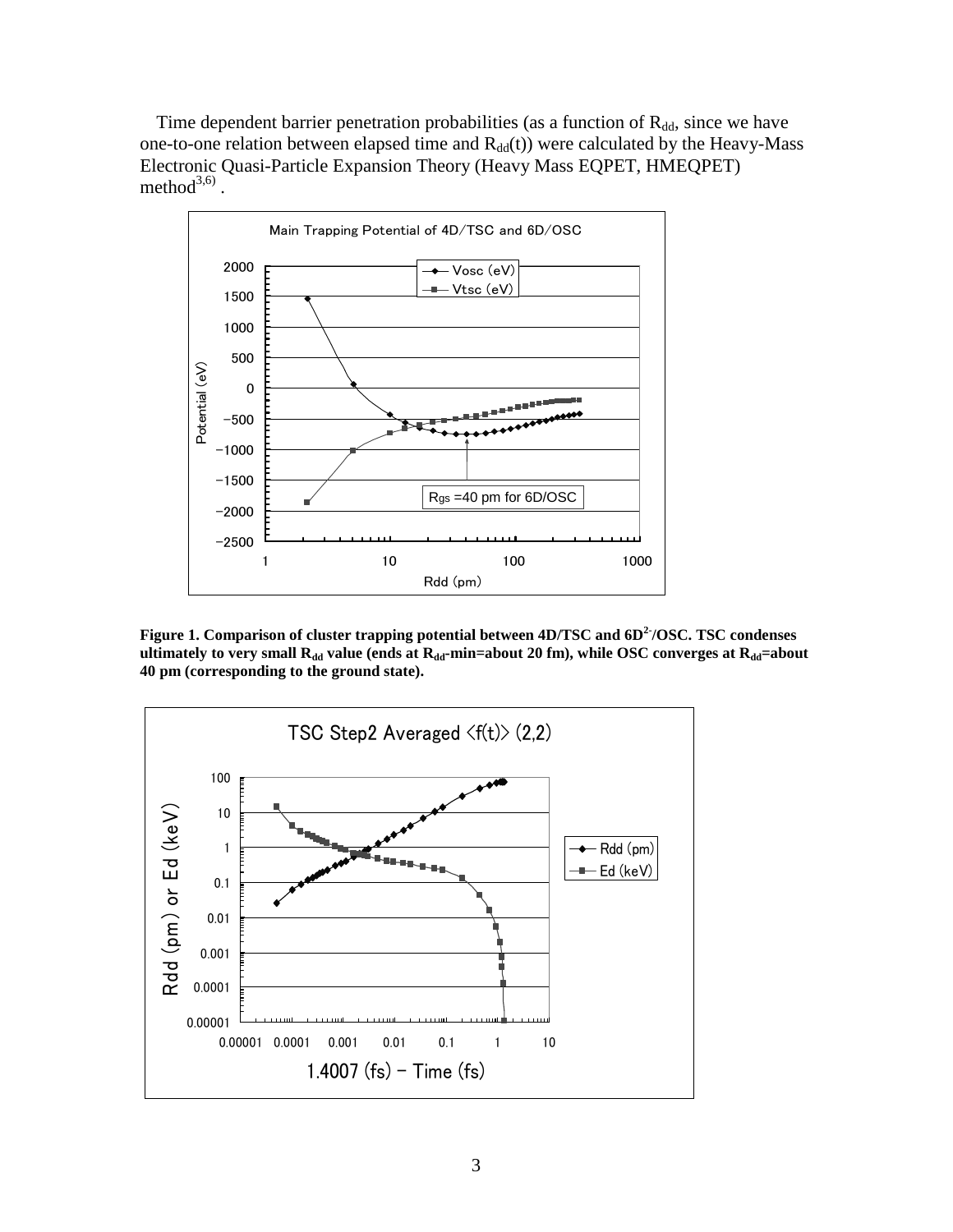#### **Figure 2. Numerical solution of Eq. (2) by the Verlet method3). Time is reversed starting from the condensation time 1.4007 fs.**

The fusion rate is calculated by the following Fermi's golden rule<sup>3,4,6</sup>,

$$
\lambda_{nd} = \frac{2}{\hbar} \langle W \rangle P_{nd} (r_0) = 3.04 \times 10^{21} P_{nd} (r_0) \langle W \rangle
$$
 (4)

Here  $P_{nd}$  is barrier factor for nD-cluster and  $\langle W \rangle$  is the averaged value of imaginary part of nuclear optical potential<sup>3,4)</sup>. The extrapolation of  $\langle W \rangle$  value to 4d fusion was made<sup>3)</sup> by using the scaling law  $\langle W \rangle \propto (PEF)^5$  with PEF-value which is given in unit of

derivative of one pion exchange potential (OPEP) (a simple case of Hamada-Johnston potential<sup>4)</sup> for the pion exchange model). We estimated the next value of 4D fusion yield per TSC generation,

$$
\eta_{4d} = 1 - \exp(-\int_0^{t_c} \lambda_{4d}(t) dt)
$$
\n(5)

Using time-dependent barrier factors, we obtained<sup>3)</sup>  $\eta_{4d} \approx 1.0$ . This result means that we have obtained a simple result that 4D fusion may take place with almost 100% yield per TSC generation, so that macroscopic 4d fusion yield is given simply with TSC generation rate  $Q_{\text{tsc}}$  in the experimental conditions of CMNS.

*The ultimate condensation is possible only when the double Platonic symmetry of 4D/TSC is kept in its dynamic motion.* **The sufficient increase (super screening) of barrier factor is also only possible as long as the Platonic symmetric 4D/TSC system is kept. Therefore, there should be always 4 deuterons in barrier penetration and fusion process, so that 4d simultaneous fusion should take place predominantly. The portion of 2D (usual) fusion rate is considered to be negligible3) .** The order (or constraint) of condensed matter incubates this<sup>6)</sup>. Typical nuclear products of 4D fusion are predicted to be two 23.8 MeV  $\alpha$ -particles, although the final state interaction of  ${}^{8}Be*$ is complex, and yet to be studied<sup>5,6)</sup>.

#### **3. Time Dependent QM Behavior of Electron Clouds**

We consider now the principle of dynamic condensation motion of TSC in the view of Heisenberg uncertainty principle (HUP).

At the starting condition of  $4D/TSC$  (t=0), d-d distance  $R_{dd}$  was estimated to be the same value (74.1 pm) as that of a  $D_2$  molecule. At this starting point, the mean electron kinetic energy of one "d-e-d-e" face EQPET molecule out of TSC 6 faces was 17.6 eV (19 eV by semi-classical model<sup>6)</sup>). During the non-linear condensation of TSC, the size of "d-e-d-e" EQPET molecule as a face of 4D/TSC decreases from  $R_{dd}$ =74.1 pm at t=0 to  $R_{dd}$ =20.6 fm at t=1.4007 fs. In the view of HUP, electron wave length should decrease accordingly to the decrement of  $R_{dd}$ . At around t=1.4007 fs, the mean kinetic energy of electron for "d-e-d-e" EQPET molecule was estimated<sup>3)</sup> to be 57.6 keV. The original Langevin equation for  $D_2$  molecule, before the quantum-mechanical ensemble averaging is done, as given by,

$$
m_d \frac{d^2 R_{dd}}{dt^2} = -(4\sqrt{2} - 2)\frac{e^2}{R_{dd}^2} + \frac{2m_e v_e^2}{(R_{ee}/2)} - \frac{\partial V_{s2}(R_{dd};1,1)}{\partial R_{dd}} + f(t)
$$
(6)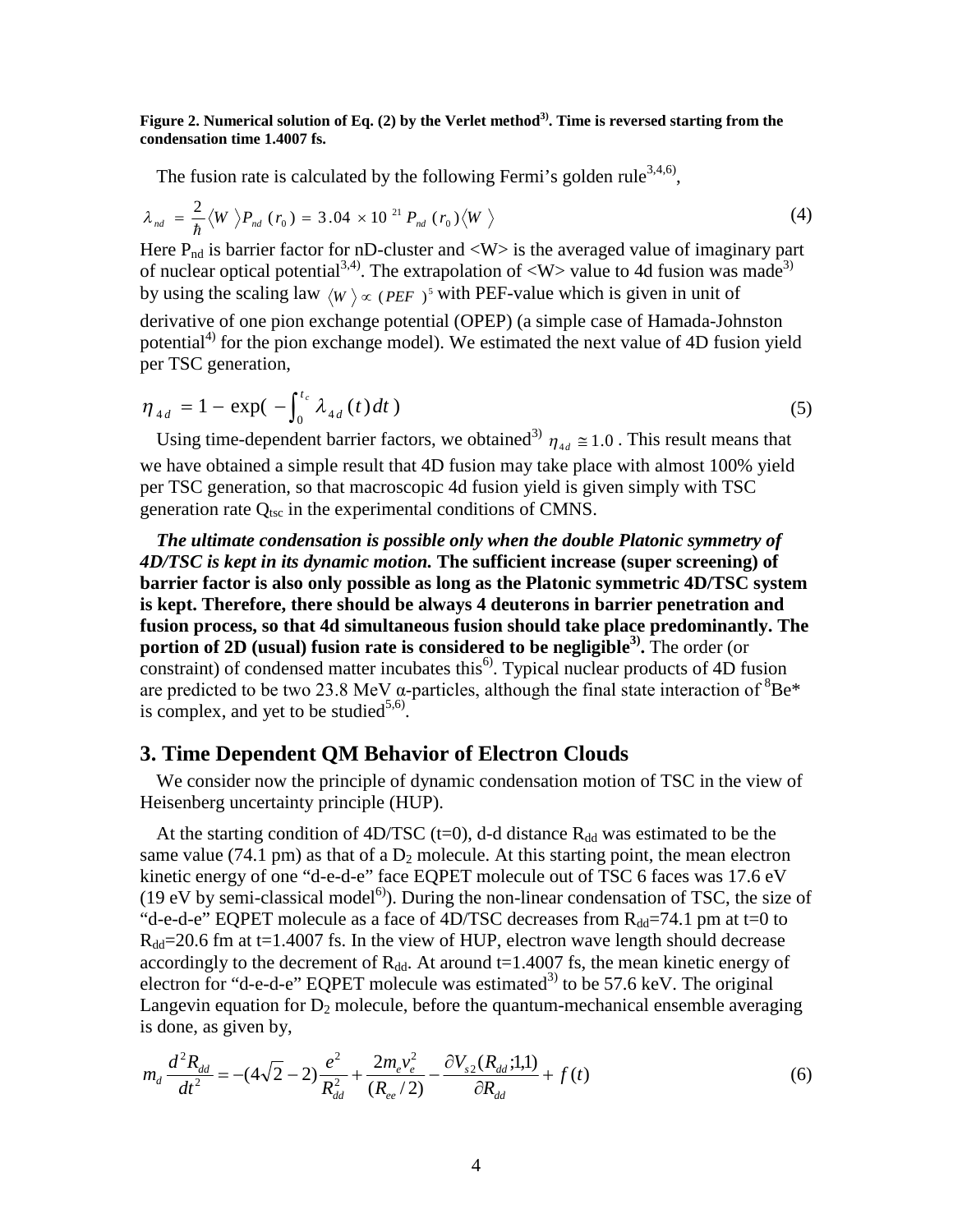We consider the averaged force-balance between the first term and the second term of right side of Eq. (6), with ensemble averaging by weight of "adiabatic electron wave function" of modified 1S wave function with decreased de Broglie wave length during every small time step interval.  $R_{ee}$  is the distance between two quantum mechanical electron centers.

We understand that the effective quantum mechanical wave length of trapped electron in TSC has decreased dramatically in the 1.4007 fs condensation time. The estimated trapping potential depth of TSC at  $t=1.4007$  fs was  $-130.4$  keV. This state is understood as an adiabatic state in very short time interval (about  $10^{-20}$  s) to trap such high kinetic energy (57.6 keV) electrons in very deep (-130.4 keV) trapping potential, to fulfill the HUP condition. By the way, mean kinetic energy of relative d-d motion was estimated<sup>3)</sup> to be 13.68 keV at this adiabatic state, which also diminished relative deuteron wave length trapped in the adiabatic TSC potential. In this way, very short  $R_{dd}$  (in other words, super screening of mutual Coulomb repulsion) was realized in the dynamic TSC condensation in very fast condensation time  $(t_c=1.4007 \text{ fs})$  to give however a very large 4D simultaneous fusion rate<sup>3,4)</sup>.

We know that the ground state electron orbit (sphere) of D (or H) atom is the Bohr radius ( $R_B$ =52.9 pm). The mean kinetic energy of 1S electron is 13.6 eV, the de Broglie wave length of which is 332 pm. And we know  $2\pi R_B=332$  pm to satisfy the continuation of 1S electron wave function (same with the Bohr's condition) by one turn around the central deuteron. No other states with shorter or longer wave length can satisfy the condition of smooth continuation of wave function, as ground state, for which we must in addition keep the condition that mean centrifugal force equals mean centripetal force.

On the other hand, electron orbit in a "d-e-d-e" quasi-molecular system of a face of 4D/TSC under time-dependent condensation makes a spiral track, finally getting to the center-of-mass point of TSC, with tail of time-varying "relatively long" effective wave length.

Similarly to the case of a D-atom, the ground state electron wave function of  $D_2$ molecule has a steady ground state torus (ring) orbit of two centers of electron clouds<sup>4,6)</sup>. The mean kinetic energy of a centrifugal electron motion around the center-of-mass point (middle point of d-d distance) was calculated to be 17.6 eV, de Broglie wave length of which is 234 pm and equals to  $2\pi R_B/1.4142$  to satisfy the smooth continuation of electron wave function along the torus orbit around the center-of-mass point. Dynamic motion of "d-e-d-e" 4 body system by Langevin equation (Eq. (6)) is illustrated in Fig. 3-a. When starting with an arbitrary electron wave length (or momentum), the center of electron cloud draws spiral orbit to converge finally to the steady torus (ring or circle) orbit with 234pm one turn length which equals to the ground state effective electron wave length of  $D_2$  molecule. When we have the strong constraint of TSC trapping potential, center of electron cloud draws spiral orbit time-dependently as shown in Fig. 3-b **without converging ground state.** Calculated mean (eigen) energy-values of  $D_2$  molecule are  $E_{gs}$ (ground state system energy) = -35.1 eV,  $E_c$  (mean Coulomb energy) = -70.3 eV,  $E_{d-d}$ (mean relative deuteron energy) = 2.7 eV and  $E_{ke}$  (mean electron kinetic energy) = 35.2 eV for two electrons  $(17.6 \text{ eV} \text{ per electron})^{3,6,7}$ .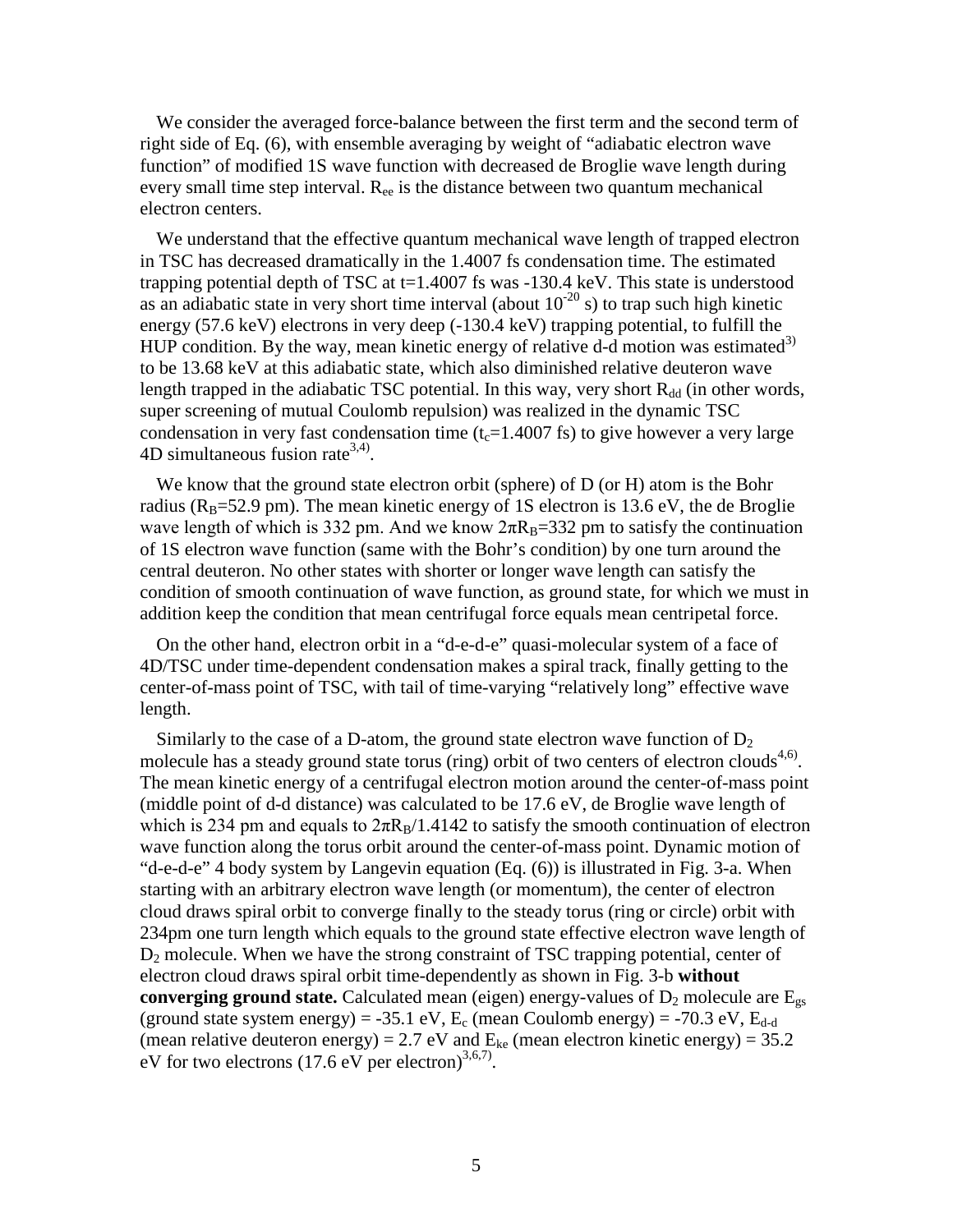As a result, centrifugal electron motion in a "d-e-d-e" face draws a spiral curve conversing to the central focal point as illustrated in Fig. 3-b. If we do not have the strong centripetal Coulombic condensation force by the first term of Eq. (1) right side, for 4D/TSC, "d-e-d-e" EQPET molecule must go back and converge to the ground state orbit of  $D_2$  molecule, as drawn in Fig. 3-a.

4D/TSC has no steady ground state and effective electron wave length of a "d-e-d-e" face varies from time to time as illustrated in Fig. 3-b.

The spiral motion of an electron center under 4D/TSC condensation is illustrated with an expanded scale (right figure), compared with the estimation of mean rotation number of electron in each discrete change of  $R_{dd}$  steps, as given in Fig. 7 of our detailed paper to  $JCMNS<sup>7</sup>$ .

The electron center rotates about 6 times in each step of  $R_{dd}$  changes, as shown in Fig. 7 of Ref. 7. This means the time-dependent electron wave function distributes with "long" tail along the spiral orbit. This situation does not contradict the Heisenberg uncertainty principle, as steady ground state does not exist and particles are non-linearly moving from time to time.

## **4. Conclusions**

A further explanation on 4D/TSC condensation motion by quantum-mechanical stochastic differential equations (Langevin equations) has been given in this paper.



**Figure 3. Time dependent behavior of effective electron wave length, a) D<sup>2</sup> molecule, b) "d-e-d-e" EQPET molecule of 4D/TSC**

The electron orbit in a "d-e-d-e" quasi-molecular system of a face of 4D/TSC under time-dependent condensation makes a spiral track, finally getting to the center-of-mass